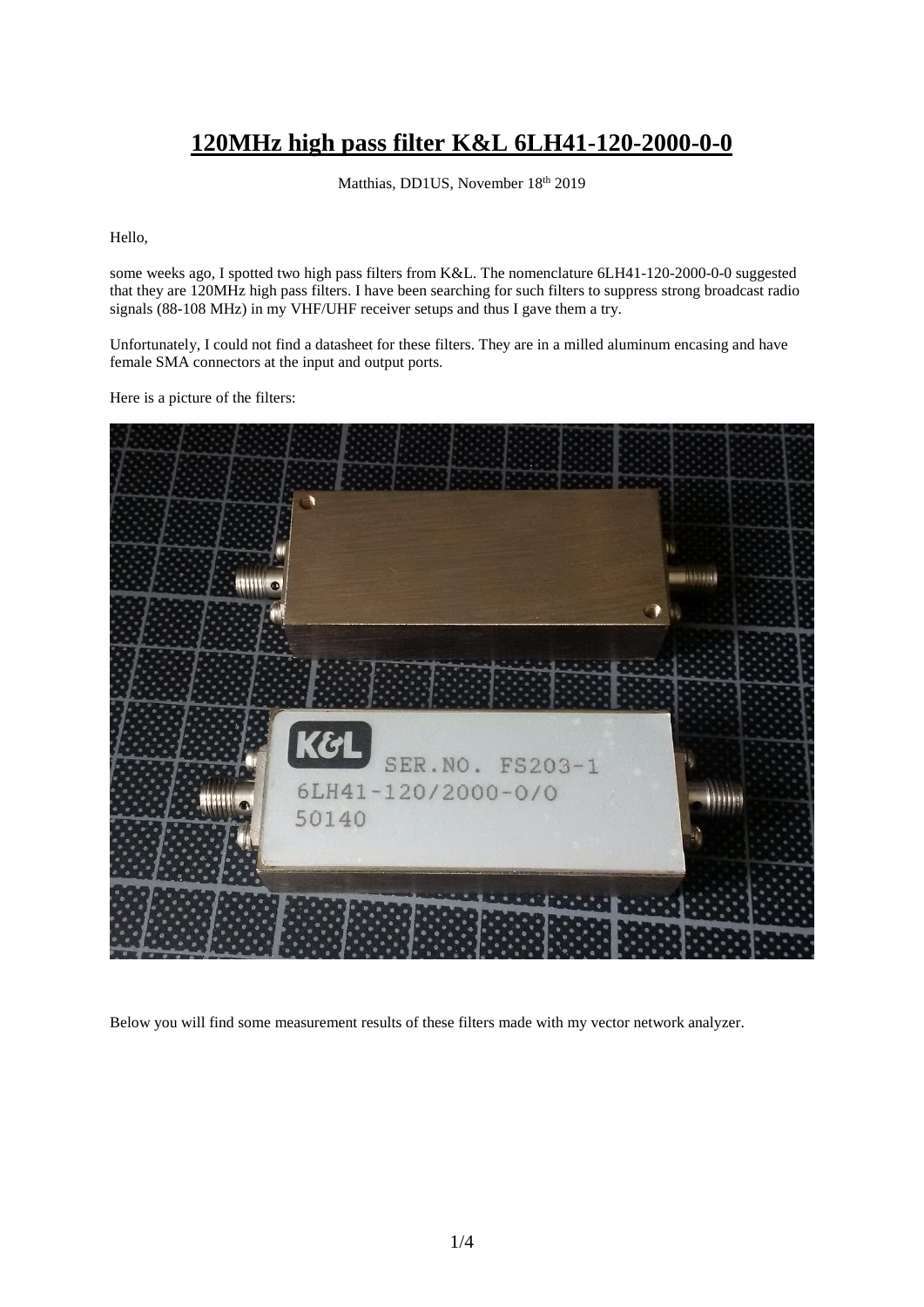| <b>S11</b><br><b>LOG</b><br>10 dB/REF 0 dB |                       |              |  |    |  | 145.000 000 MHz<br>$21 - 20.703$ dB |  |                        |                             |  |
|--------------------------------------------|-----------------------|--------------|--|----|--|-------------------------------------|--|------------------------|-----------------------------|--|
|                                            |                       |              |  |    |  |                                     |  |                        |                             |  |
|                                            |                       |              |  |    |  |                                     |  |                        | CH1 Markers                 |  |
|                                            | MARKER 2<br>  145 MHz |              |  |    |  |                                     |  |                        | 11-18.395 dB<br>137.000 MHz |  |
|                                            |                       |              |  |    |  |                                     |  |                        |                             |  |
|                                            |                       |              |  |    |  |                                     |  |                        | 3-30.459 dB<br>435.000 MHz  |  |
| P<br>Kr                                    |                       |              |  | 25 |  |                                     |  |                        |                             |  |
|                                            |                       |              |  |    |  |                                     |  |                        | 41-17.096 dB<br>1.29600 GHz |  |
|                                            |                       |              |  |    |  |                                     |  |                        | 54-13.111 dB<br>2.40000 GHz |  |
|                                            |                       |              |  |    |  |                                     |  |                        |                             |  |
|                                            |                       |              |  |    |  |                                     |  |                        |                             |  |
|                                            |                       |              |  |    |  |                                     |  |                        |                             |  |
|                                            |                       |              |  |    |  |                                     |  |                        |                             |  |
|                                            |                       |              |  |    |  |                                     |  |                        |                             |  |
|                                            |                       |              |  |    |  |                                     |  |                        |                             |  |
|                                            |                       |              |  |    |  |                                     |  |                        |                             |  |
|                                            |                       |              |  |    |  |                                     |  |                        |                             |  |
|                                            |                       |              |  |    |  |                                     |  |                        |                             |  |
|                                            |                       |              |  |    |  |                                     |  |                        |                             |  |
|                                            |                       |              |  |    |  |                                     |  |                        |                             |  |
| <b>START</b>                               |                       | .030 000 MHz |  |    |  |                                     |  | STOP 3 000.000 000 MHz |                             |  |

S11 input and S22 output matching (return loss in the passband)

The input return loss is:

| Frequency / MHz | return $\cos / dB$ |
|-----------------|--------------------|
| 120             | 18                 |
| 137             | 18                 |
| 145             | 21                 |
| 435             | 30                 |
| 1296            | 18                 |
| 2400            | 13                 |

The filter is symmetrical, thus input and output return loss are basically identical.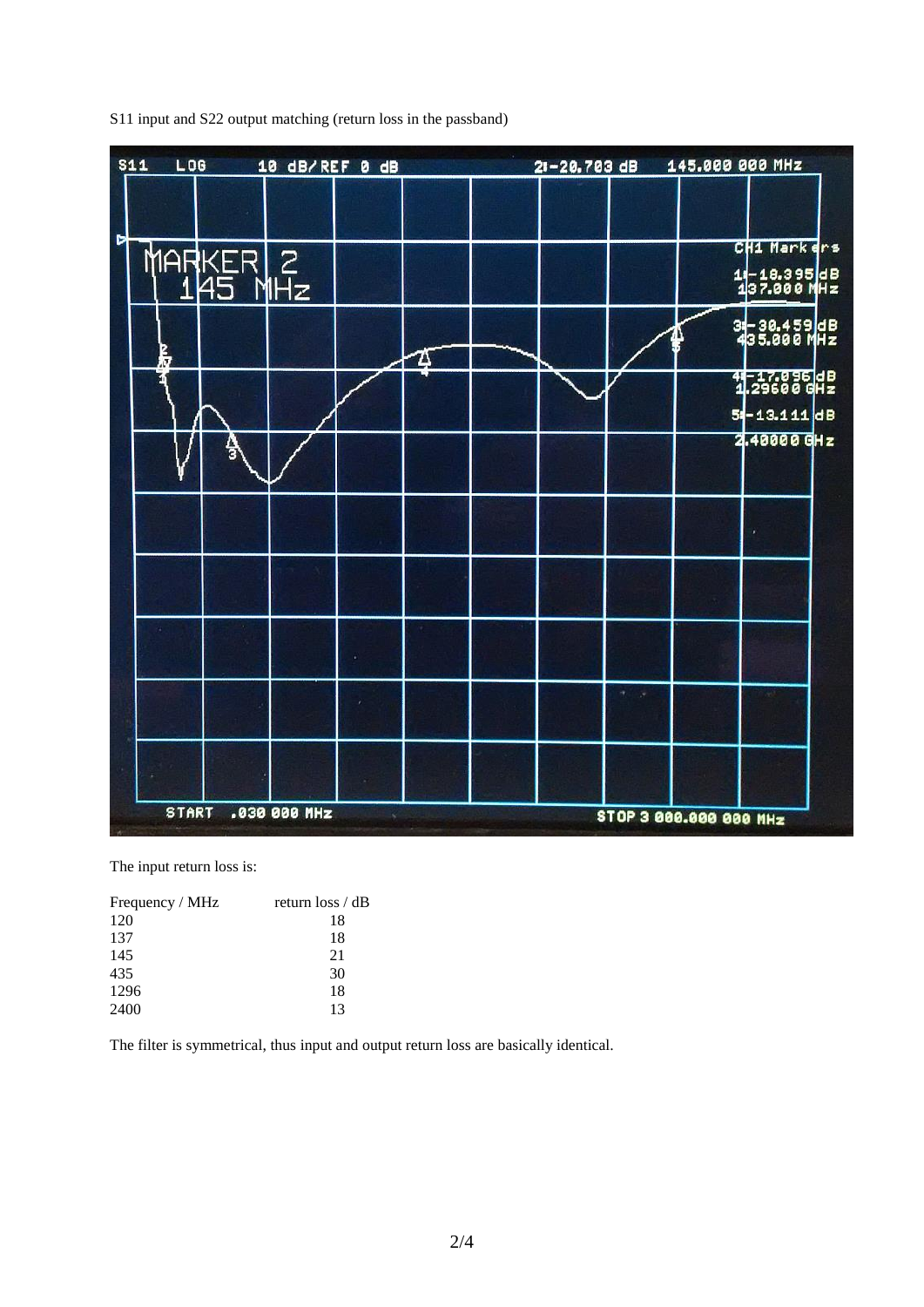S21 forward transmission and S12 reverse transmission (passband insertion loss and stopband rejection)

| \$21<br>LOG  |                            |              | 10 dB/REF 0 dB | $31 - 1.9912$ dB |   | 120.000 000 MHz        |                                 |
|--------------|----------------------------|--------------|----------------|------------------|---|------------------------|---------------------------------|
| з            |                            |              |                |                  |   |                        |                                 |
|              |                            |              |                |                  |   |                        | <del>CH1 Marke</del> rs         |
|              | <b>MARKER 3</b><br>120 MHz |              |                |                  |   |                        | 14-77.845 dB<br>80.0000 MHz     |
|              |                            |              |                |                  |   |                        | 24-23.571 dB<br>118.000 MHz     |
|              |                            |              |                |                  |   |                        | 4-53680 dB<br>137.000 MHz       |
|              |                            |              |                |                  |   |                        | $5 - 52980 dB$<br>$145.000$ MHz |
|              |                            |              |                |                  |   |                        |                                 |
|              |                            |              |                |                  |   |                        |                                 |
|              |                            |              |                |                  |   |                        |                                 |
|              |                            |              |                |                  |   |                        |                                 |
|              |                            |              |                |                  | ٠ |                        |                                 |
| 71           |                            |              |                |                  |   |                        |                                 |
| <b>START</b> |                            | .030 000 MHz |                |                  |   | STOP 3 000.000 000 MHz |                                 |

| \$21<br>LOG  |   | 10 dB/REF 0 dB |   | 11-,65480 dB | 137.000 000 MHz |   |                                            |
|--------------|---|----------------|---|--------------|-----------------|---|--------------------------------------------|
|              |   |                |   |              |                 |   | CHI-Markers                                |
| <b>SCALE</b> | Ø | -<br>_da∕di    | ą |              |                 | ₽ | 24-.53740 dB<br>145.000 MHz                |
|              |   |                |   |              |                 |   | 3-12550 dB<br>435.000 MHz                  |
|              |   |                |   |              |                 |   | 41-27340 dB<br>1.29600 GHz<br>54-.52790 dB |
|              |   |                |   |              |                 |   | 2.40000 GHz                                |
|              |   |                |   |              |                 |   |                                            |
|              |   |                |   |              |                 |   |                                            |
|              |   |                |   |              |                 |   |                                            |
|              |   |                |   |              |                 |   |                                            |
|              |   |                |   |              |                 |   |                                            |